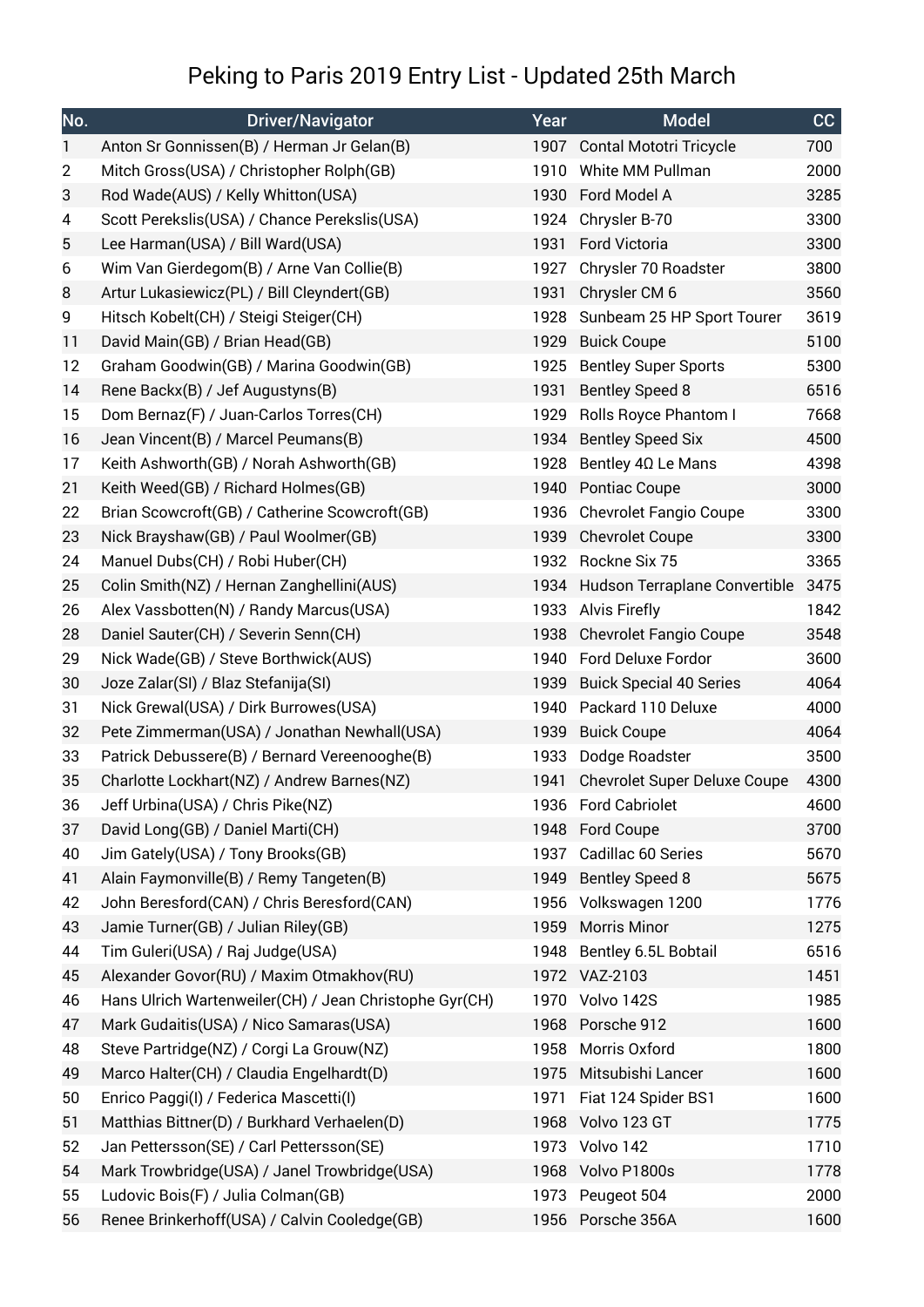| No. | <b>Driver/Navigator</b>                               | Year | <b>Model</b>                    | CC   |
|-----|-------------------------------------------------------|------|---------------------------------|------|
| 57  | Daniel Spadini(CH) / Scipione Dibello(NL)             |      | 1973 Citroen DS20               | 2000 |
| 58  | Alan Beardshaw(GB) / Tina Beardshaw(GB)               |      | 1961 Volvo 544                  | 1800 |
| 59  | Martti Kiikka(SF) / Petri Kiikka(SF)                  |      | 1962 Volvo PV544                | 1800 |
| 60  | Hampi Durrer(CH) / Tony von Rotz(CH)                  |      | 1969 Volvo 121                  | 1800 |
| 61  | John Crighton(AUS) / Marian Crighton(AUS)             | 1972 | MGB GT                          | 1800 |
| 62  | Ihsan Yalaz(D) / Yonca Yalaz(D)                       |      | 1976 Mercedes Benz 280 SLC      | 2746 |
| 63  | Mario Illien(CH) / Noele Illien(CH)                   | 1955 | Citroen 11B                     | 1910 |
| 64  | Michael McInerney(GB) / Jose Arana Villavicencio(CAN) | 1971 | <b>BMW 2002 Ti</b>              | 1990 |
| 65  | Paul Hickman(AUS) / Bas Gross(GB)                     |      | 1954 Bristol 403                | 1971 |
| 66  | George Coelho(GB) / Margo O'Brien-Coelho(GB)          |      | 1974 Volvo 144                  | 1985 |
| 67  | Otto Gerhardt(USA) / Derek Boycks(USA)                |      | 1967 Porsche 912                | 1584 |
| 68  | Erik van Droogenbroek(NL) / Tone Moller(NL)           |      | 1973 Volvo P1800 ES             | 1998 |
| 69  | John Young(AUS) / Kerry Finn(AUS)                     |      | 1974 Peugeot 504                | 1997 |
| 70  | Bruno Lang(CH) / Christopher Oechsle(CH)              |      | 1966 Volvo Amazon P220          | 1998 |
| 71  | Heather Worth(NZ) / Joanne Worth(NZ)                  |      | 1968 Volvo 122S                 | 1998 |
| 72  | Alain Lejeune(F) / Christian Chavy(F)                 |      | 1968 Volvo 142S                 | 2000 |
| 73  | Shivinder Sikand(USA) / Dean Drako(USA)               |      | 1969 Peugeot 504                | 1998 |
| 74  | Gerard Bas(NL) / Lorenzo Bas(NL)                      |      | 1971 Alfa Romeo Giulia Super    | 2000 |
| 75  | John Henderson(AUS) / Lui MacLennan(AUS)              |      | 1974 Volvo 144 DL               | 2456 |
| 76  | Matteo Crippa(I) / Roberto Crippa(I)                  |      | 1975 Alfa Romeo Spider 2000     | 2000 |
| 77  | Ashton Roskill(AUS) / Giles Cooper(AUS)               |      | 1954 Austin Healey 100/4        | 2660 |
| 78  | Phillip Blunden(AUS) / Lynda Blunden(AUS)             |      | 1964 Holden EH                  | 3300 |
| 79  | Philip Macwhirter(AUS) / Laurette Macwhirter(AUS)     |      | 1970 Alfa Romeo Giulia          | 2000 |
| 80  | Martin Ruebel(CH) / Beat Erni(CH)                     | 1953 | Riley 2.6                       | 2639 |
| 81  | Andreas Pohl(D) / Robert Peil(D)                      |      | 1966 Mercedes Benz 230S Fintail | 2195 |
| 82  | Bernhard Rieder(D) / Petra Rieder(D)                  |      | 1971 Porsche 911T               | 2488 |
| 83  | Dieter Baumhaeckel(D) / Hilla Baumhaeckel(D)          |      | 1961 Volvo PV544                | 2300 |
| 84  | Filip Engelen(B) / Ann Gillis(B)                      |      | 1971 Datsun 240Z                | 2393 |
| 85  | Tjerk Bury(USA) / Chris Bury(USA)                     | 1972 | Datsun 240Z                     | 2393 |
| 86  | David Gainer(AUS) / Steve Gainer(AUS)                 |      | 1972 Datsun 240Z                | 2399 |
| 87  | Johan Gitsels(NL) / Walter Op't Roodt(B)              |      | 1973 Porsche 911T               | 2341 |
| 88  | David Roberts(GB) / Jo Roberts(GB)                    |      | 1954 Sunbeam Alpine             | 2267 |
| 89  | Joseph Lemmens(NL) / Patrik Lemmens(NL)               |      | 1976 Mercedes Benz 280 SLC      | 2800 |
| 90  | Adrian Hodgson(GB) / Owen Turner(GB)                  |      | 1955 Austin A90 Westminster     | 2912 |
| 91  | Jos Dejongh(B) / Marc Herrijgers(B)                   |      | 1975 Porsche 911 Targa          | 2687 |
| 92  | David Danglard(USA) / Susan Danglard(USA)             | 1973 | Porsche 911                     | 2700 |
| 93  | Serge Berthier(F) / Jacqueline Berthier(F)            | 1973 | Jensen Interceptor Series III   | 7200 |
| 94  | Lars Rolner(DK) / Annette Rolner(DK)                  |      | 1974 Porsche 911                | 3200 |
| 95  | Bill Holroyd(GB) / Julie Holroyd(GB)                  | 1964 | Mercedes Benz 230SL             | 2778 |
| 96  | Daniel Ehrlicher(D) / Florian Lissmann(D)             |      | 1977 Porsche 911S               | 2653 |
| 97  | Michael Eatough(GB) / Marcus Eatough(GB)              | 1966 | Mercedes Benz 230S Fintail      | 2778 |
| 98  | Garry Boyce(NZ) / Ken Williams(NZ)                    | 1964 | Mercedes Benz 220 SEC b         | 2800 |
| 99  | Rainer Wolf(D) / Hans Geist(A)                        |      | 1965 Mercedes Benz 220 SEC b    | 2800 |
| 100 | Gary Baxter(AUS) / Larissa Baxter(AUS)                | 1973 | Mercedes Benz W114              | 2800 |
| 101 | Pier Fontana(I) / Giulio Bertolli(I)                  | 1966 | Fiat 2300S Coupe                | 2279 |
| 103 | Giorgio Schon(I) / Enrico Guggiari(I)                 | 1975 | Ferrari 208 GT4                 | 2990 |
| 104 | Phillip Monks(GB) / Trish Monks(GB)                   | 1961 | Jaguar MkII                     | 3442 |